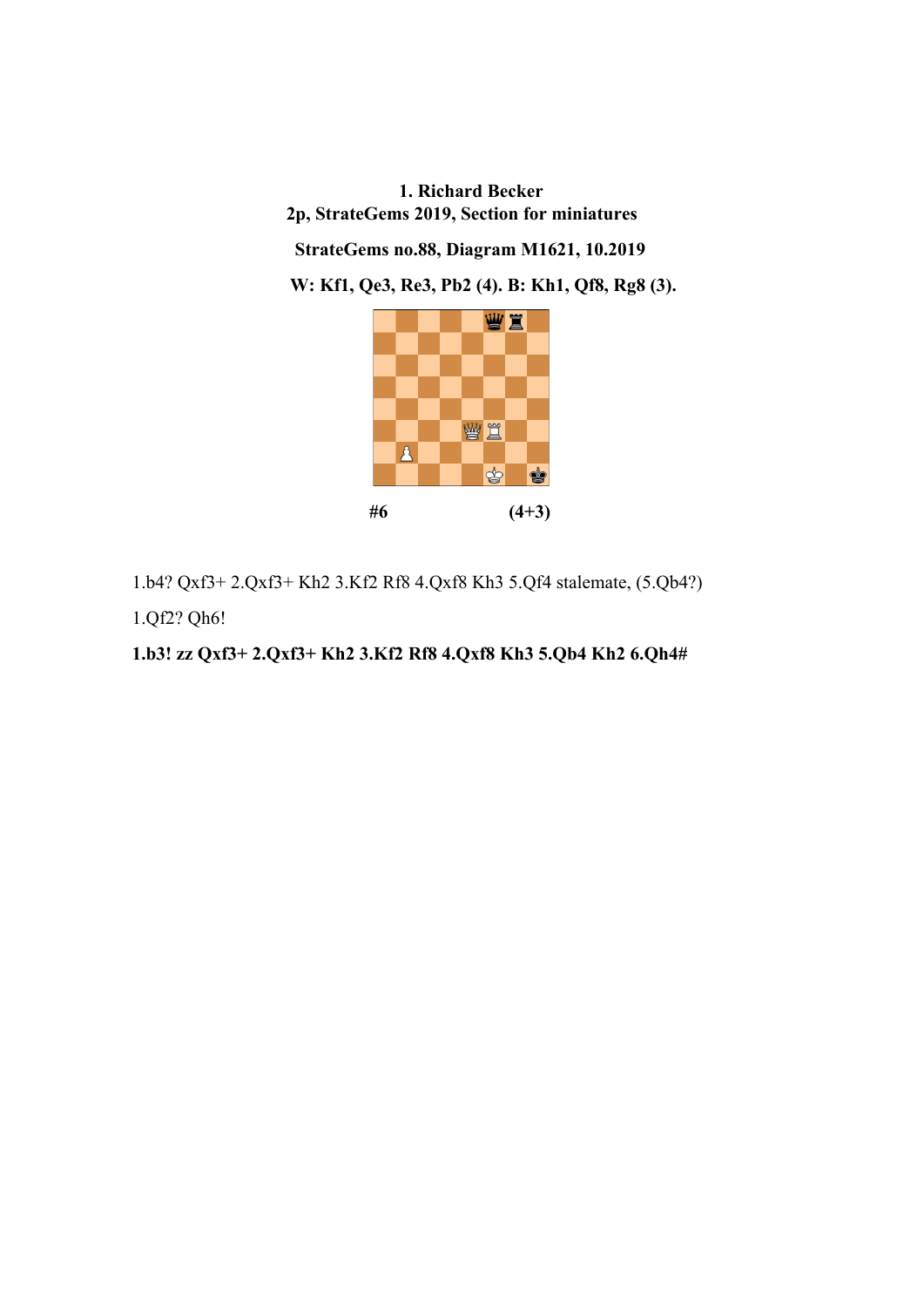**ChessStar.com, Diagram 2435, 18.01.2020** 

**W: Kf8, Rc6, Ng8, Nh6, Pb4 (5). B: Kh7, Qh5, Pb5 (3)** 



1.Sf6+? Kg6 2.Se4+ Kh7 3.Sf7 etc., but 1...Kxh6!

**1.Rc7+! Kh8 2.Sf7+ Kh7 3.Se5+ (chameleon echo battery play) 3...Kh8 4.Rc6 (switchback and zugzwang) 4...Kh7 5.Sf6+ Kh6 6.Se4+ Kh7 7.Sf7 Qg6 8.Neg5+ Qxg5 9.Sxg5+ Kh8 10.Rh6#; 3...Qh1 4.Sf7+ Kh7 5.Sg5+ Kh8 6.Sh6 Qd5 7.Shf7+ Qxf7+ 8.Sxf7+ Kh7 10.Rh6#**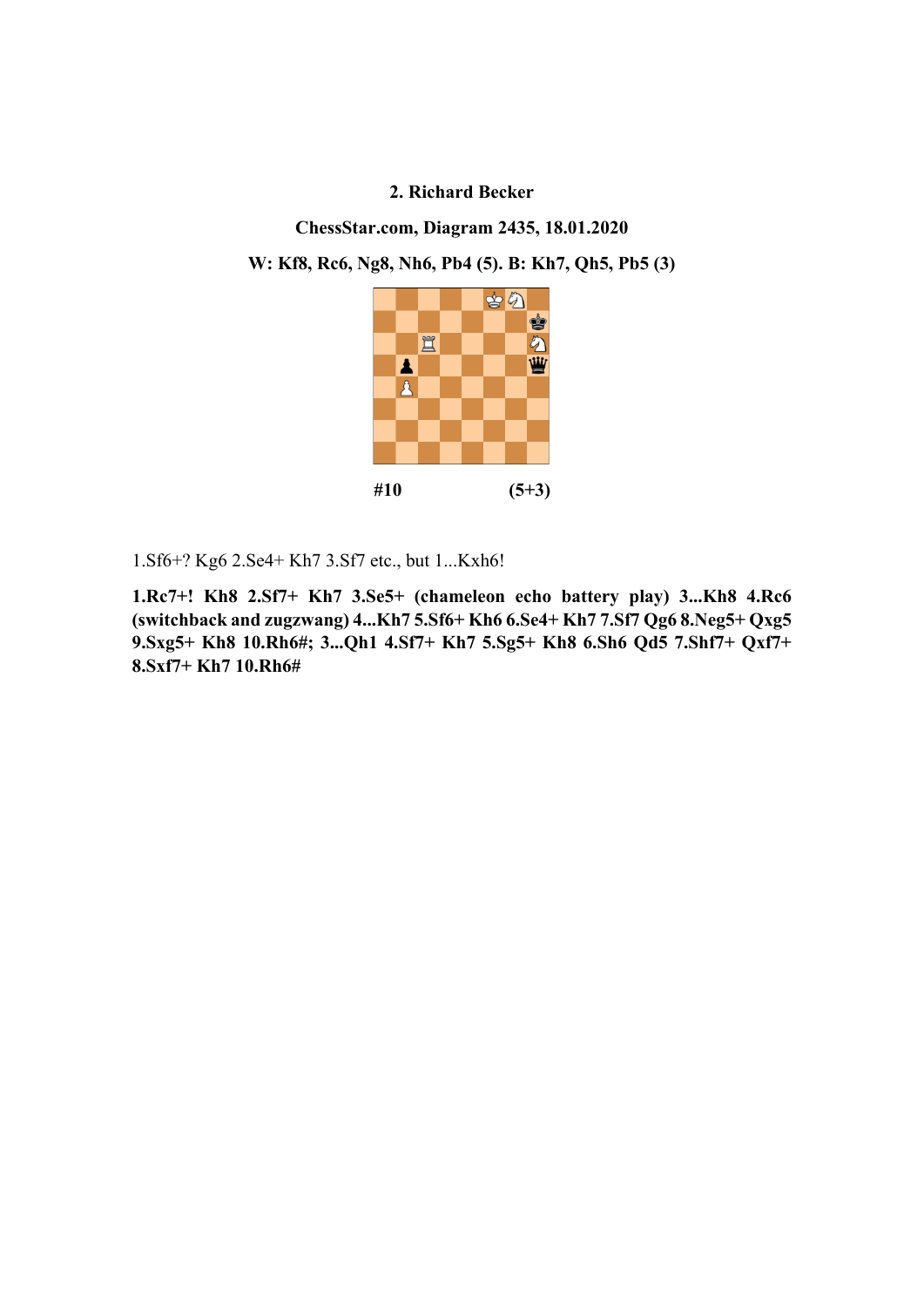### **1c, ChessStar 2020**

 **ChessStar.com, Diagram 2436, 18.01.2020** 

**W: Ka6, Qb2, Pd7, f5, h2, h3, h4 (7). Black: Ka8, Qd8, Na5, Ph5 (4).** 



1.Qb4? Qf6+! 2.Qb6 Qxb6+ 3.Kxb6 Nb7 4.f6 Nd8

**1.Qg2+! Kb8 2.Qg3+ Ka8 3.Qf3+ Kb8 4.Qf4+ Ka8 5.Qe4+ Kb8 6.Qe5+ Ka8 7.Qb2 zz Qg8 8.Qg2+ Kb8 9.Qg3+ Qxg3 10.d8Q#; 7...Qc7 8.Qh8+ Qb8 9.Qxb8+ Kxb8 10.d8Q#; 7...Qf8 8.Qb6**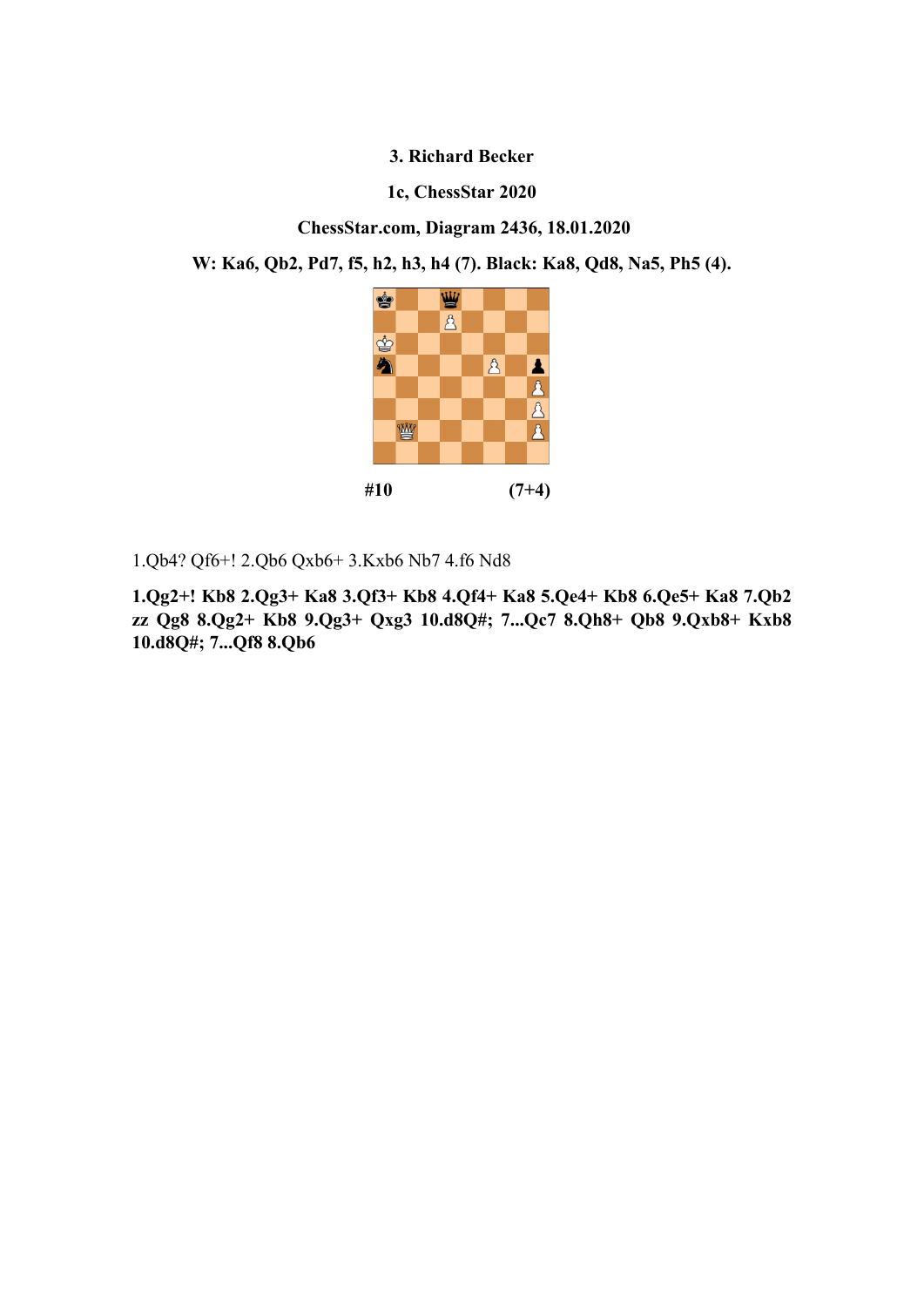### **1hm, ChessStar 2020**

**ChessStar.com, Diagram 2503, 01.04.2020** 

**W: Kh5, Rb1, Rb7. Ph3 (4). B: Ka2, Ra8. Pa7, g5 (4).** 



1.Rb8? a5 2.Rxb8 Kxb1 3.Kxg5 a4 4.h4 Kb2 ( 4...a3 5.Rxa3 ) 5.h5 a3 6.h6 a2 7.h7 a1Q 8.h8Q+ with mate on move 13, but 1...Rxb8! 2.Rxb8 a5 3.Kxg5 a4 4.h4 a3 5.h5 Ka1 6.h6 a2 7.h7 stalemate 1.R7b2+? Ka3 2.Rb8 Ka2! 3.Rxa8 Kxb1 with mate on move 14 1.R1b5? a5!

**1.R1b2+! Ka3 ( 1...Ka1 2.R2b4 Rh8+ 3.Kg6 ) 2.R7b3+ ( 2.Rb8 a5! ) 2...Ka4 3.Rb8 Ka2 4.R2b7 Rxb8 5.Rxb8 a5 6.Kxg5 a4 7.h4 Ka2 8.h5 a3 9.h6 Ka1 10.h7 Ka2 11.h8R Ka1 12.Rh2 a2 13.Ra1#**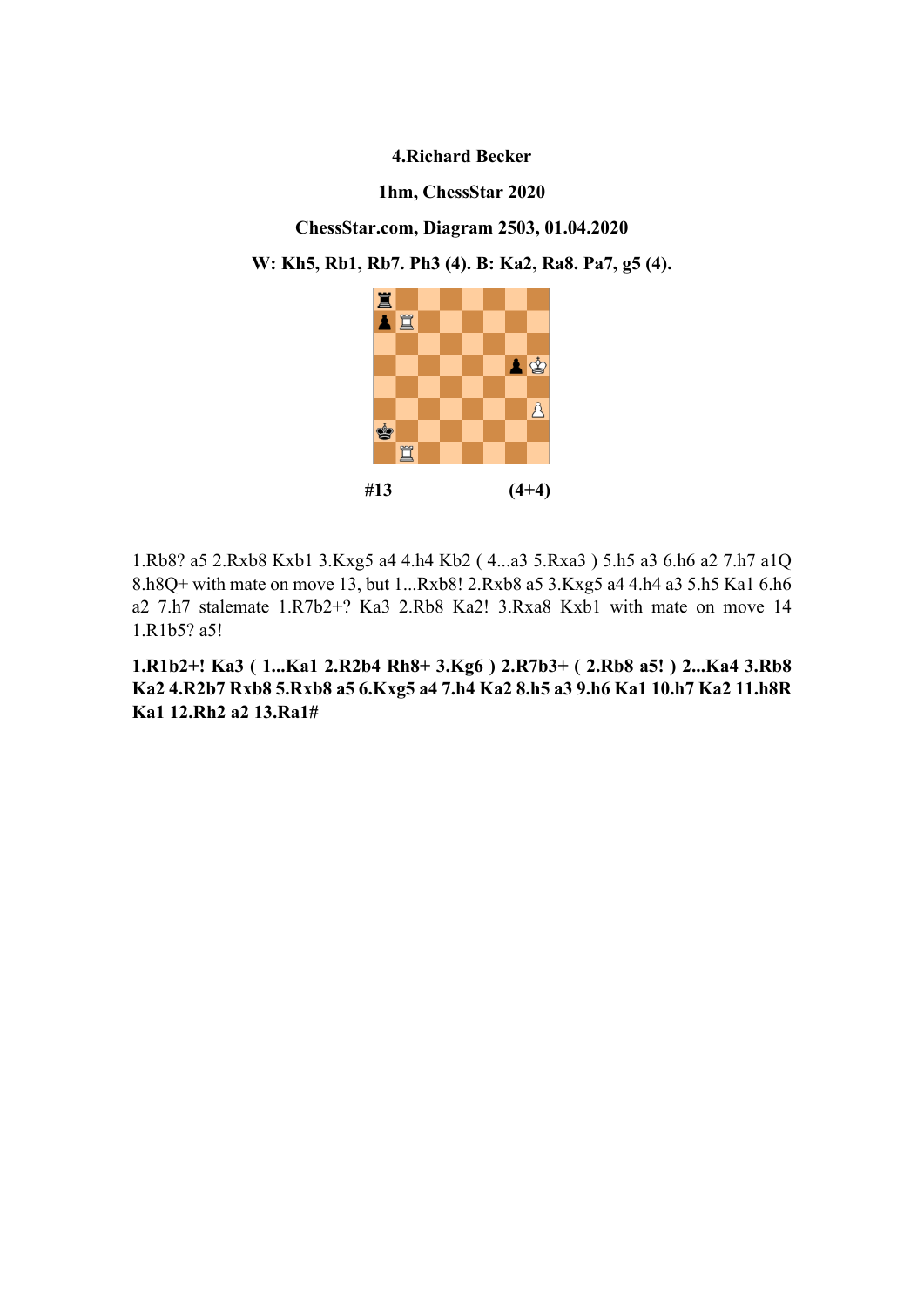**3hm, Bosko Miloseski - 75 JT** 

**ChessStar.com, Diagram 2545, 01.07.2020** 

**W: Kf7, Rg6, Bd2, Pd5 (4). B: Kh7, Rh3, Pd6, f5, h6 (5).** 



1.Rg7+? Kh8 2.Rg8+ Kh7 3.Rg6 f4! 1.Bf4? Rh5! 2.Be3 ( 2.Rg1 Rh3 ) 2...f4 3.Rg7+ Kh8 4.Bd4 Rf5+ 5.Bf6 Rxf6+ 6.Kxf6 f3 7.Kg6 f2 8.Ra7 f1Q

**1.Bc1! Rh2 2.Be3 Rh4 3.Rg7+ Kh8 4.Rg8+ Kh7 5.Rg6 zz Kh8 6.Bd4+ Kh7 7.Rg7+ Kh8 8.Rg8+ Kh7 9.Rh8#; 5...Rh1 6.Rg7+ Kh8 7.Rg8+ Kh7 8.Bd4 ~ 9.Rh8#**